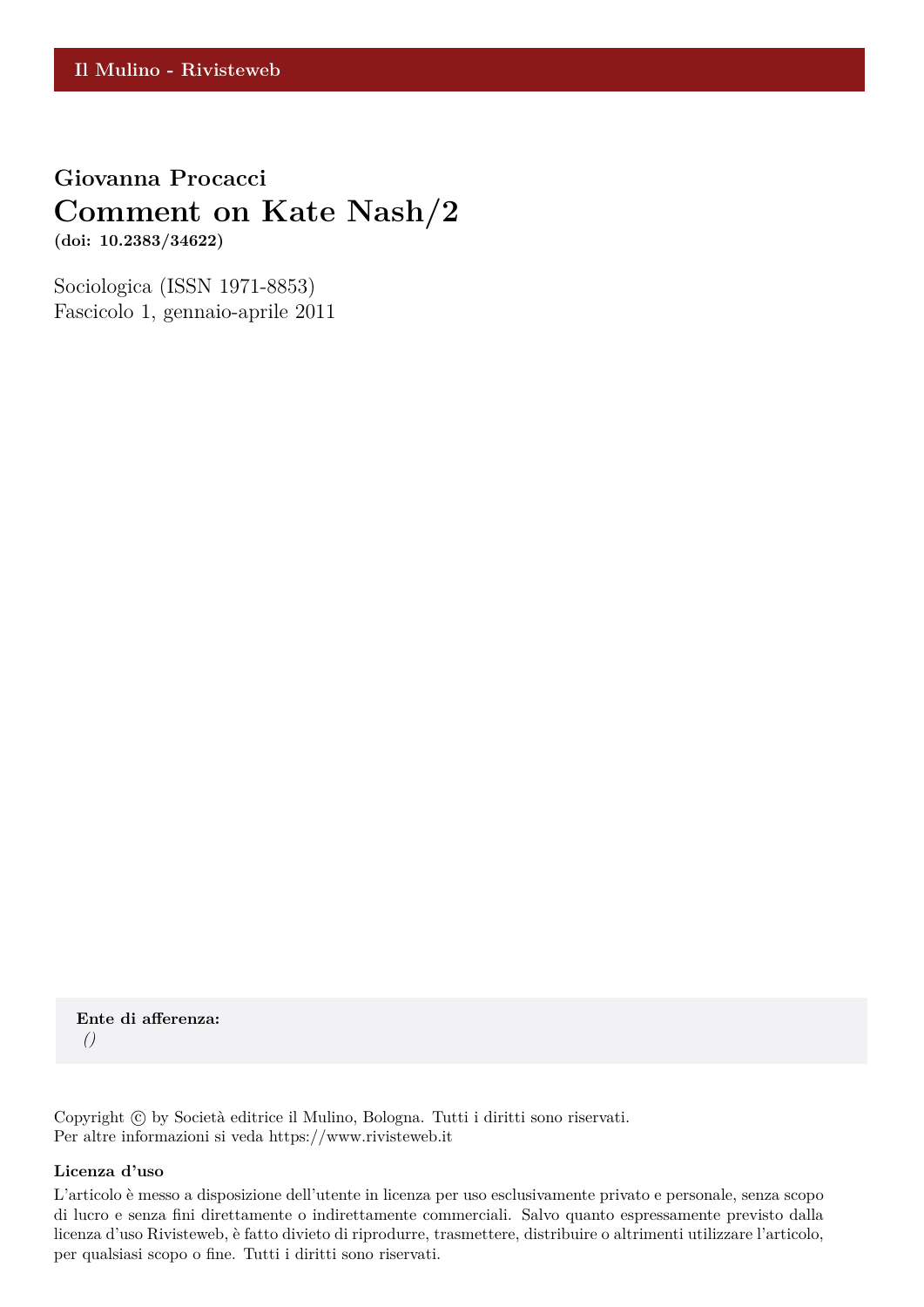# Comment on Kate Nash/2 *by* Giovanna Procacci

doi: 10.2383/34622

In the last decades sociological literature on human rights has been essentially oriented to stress a crisis of national states's prerogatives by effect of globalization processes. New narratives have been proposed about a post-national, trans-national, cosmopolitan political order as characterizing politics nowadays; human rights have appeared as the main path towards a denationalized politics as a solution of our current political problems, despite difficulties with their institutionalization in effective practices and with enforcement of their respect. Sociological speculations on mobility, nomadism and the like have grown, although supported by little evidence, while attachment remained important [Savage, Bagnall, and Longhurst 2005] and the ethical demand for hybridity, crucial to the proponents of cosmopolitanism, has been more and more overwhelmed by demands for security playing in an opposite direction [Turner 2006].

It looks like time has finally come for going beyond such enthusiasm for international normative regimes and their progressive stance, for taking into account also their weaknesses, for deepening the analysis of their relations with the state and bringing back in the discussion states themselves. Already Saskia Sassen [2008] in her *Territory, Authority and Rights* proposed to analyze transformations provoked within the national state by processes of globalization, rather than simply considering how it is eroded by the latter (*endogeneity trap*). The social construction of the national and the global as historical formations shows that their mutual interplay is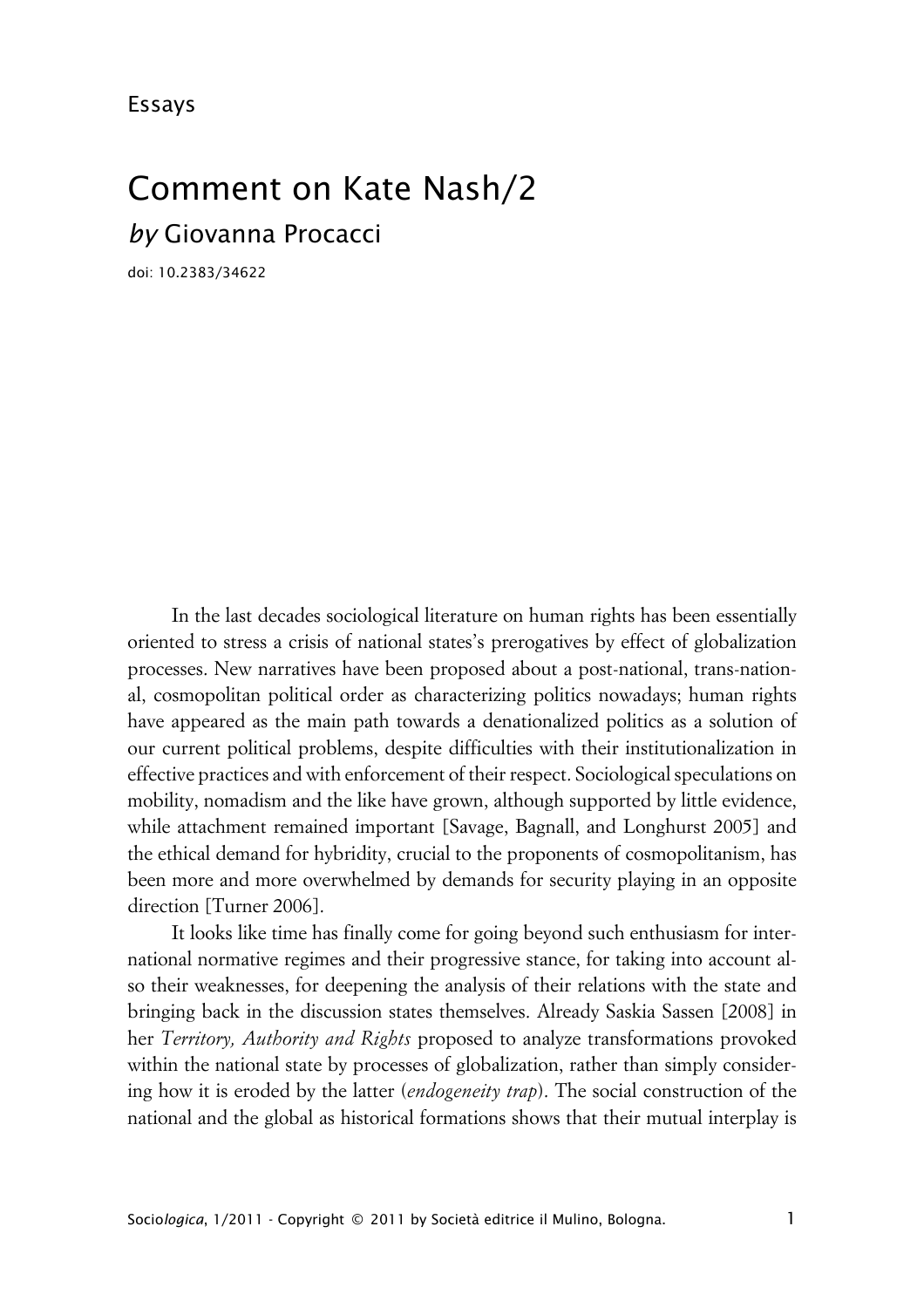far more complex; therefore de-nationalization and re-nationalization can both apply as analytical perspectives, according to specific processes taken into account.

For Kate Nash, the impulsion to overcome narratives about human rights and cosmopolitan law comes from the need to question contradictory trends, often overlooked, in human rights politics: states play at the same time as the guarantors and the violators of human rights. The law theorist Antonio Cassese [1999] had already remarked that this is indeed a peculiar circumstance affecting human rights and assigned it to a dual system of authority, the contrast between state sovereignty and international order; although states have gradually limited their sovereignty, they still dominate international settings that have no sanctioning power on their own. This is why he claims that it is important to look into the states's structure and their specific history; one realizes then that not only states with authoritarian structure violate human rights, but even open structure, pluralistic states are nowadays so complex that their relations to citizens are rarely transparent and governments are unable to control all internal pressure groups.

Kate Nash takes a similar analytical perspective starting from the issue of institutionalization of human rights in effective practices: she suggests that acceptance and violation of human rights are both acted in the name of states's autonomy. Therefore we need to take into account conditions for state's autonomy by distinguishing different types of stateness, in order to understand how their specific limits do affect processes of institutionalization of human rights. More particularly she distinguishes three types of states: the juridical, the post-colonial, and the predatory state, for each of them she shows how their capacity of making human rights effective deeply varies.

I find highly welcome and convincing her attempt to differentiate types of state in order to restore historic variations against an undifferentiated discourse about states's sovereignty, most often molded on the basis of North-Western states, as though this could be considered as a universal experience. The role of law is not the same in all types of state, and legalization appears as the most effective strategy for institutionalizing human rights, although law proves to be not enough for protecting human rights not even in the juridical type of state.

It is less convincing in my view the link between her analysis of the types of state and the general frame she take from Charles Tilly's ideal-type of state formation. I wonder how useful is such frame for the discussion of the role of law in each type of state, and not only because it is an abstract general model of state formation built on the historical experience of Western European states. But also for a crucial reason that Nash herself remarks: according to Tilly's model, states owe their formation only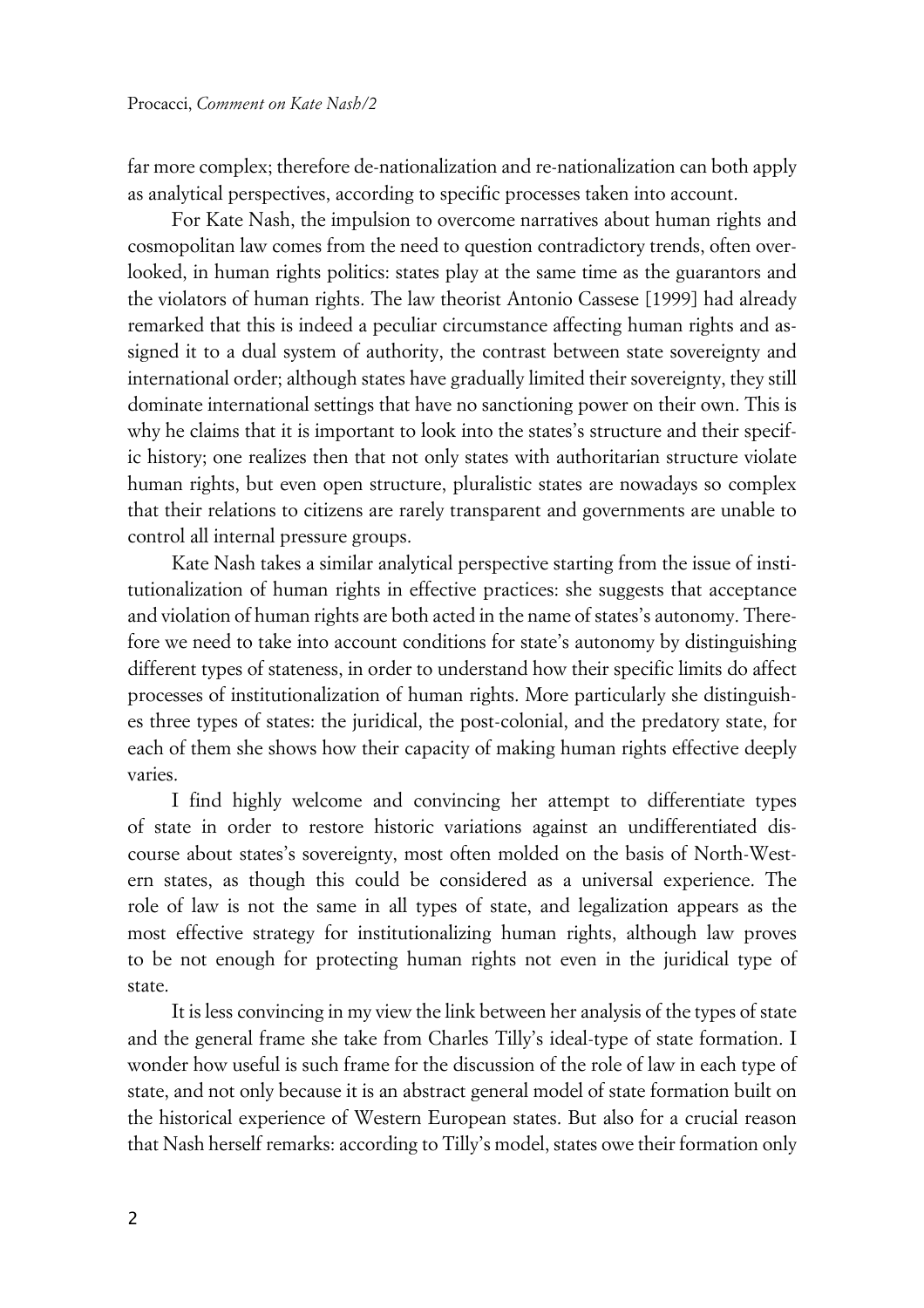to processes in the domestic arena, while issues concerning human rights are not limited to internal control, and often play in the inter-relations among states.

Let's take the case of migrations, which typically calls human rights into play and yet is left out of Tilly's state formation model. The increase of migrations due to globalization is regarded as a challenge to state sovereignty, in so far they break the link between territoriality, sovereignty and citizenship that modern state had unified. And yet migrations offer a fruitful field, often the most fruitful field to reinforce the state, by strengthening the need of national identity and social cohesion with respect to which the state claims to be the best defender. Control over migrations belongs to state prerogatives and becomes an occasion for reinforcing state sovereignty, internally as well as in relation to other states (namely, the state of origin). And indeed supra-national institutions recognize state autonomy by leaving wide margins to national law in matter of migration control, visa policies, denial of access or rejections; supra-national norms do not oppose effectively to autonomous exercise of state power over migrants. If it is true that state autonomy is limited by international norms in terms of human rights and non-discrimination, it is also true that here the universality of human rights clashes with policies of control, the implementation of human rights finds obstacles in security requirements from state politics, even institutionalized human rights become frail if not discretional, exposing migrants to a "contradictory dualism" [Lochak 2007].

As we see in this case, all tensions are internal to the process of legalization of human rights and keep a strong tie to state autonomy even where the latter looks highly challenged. This is not to say that expansion of universal norms such as human rights is ineffective, rather to stress that their potentiality towards social progress can only be evaluated if we look at them within a fundamental tension with rights of citizenship: although the latter are non-universal rights, by anchoring rights in membership they are suitable to influence the process of state autonomy formation and action. Tensions between the two sorts of rights inextricably animate democratic politics.

As a conclusion of these brief comments, one may suggest in a more doubtful perspective that a basic question still remains unexplored: are human rights a politics after all? As Shafir and Brysk [2006] note, human rights come from a different tradition than citizenship rights and pursue a specific aim, universalization of rights; but they also have crucial weaknesses in terms of solidarity patterns (what community?) and enforcement (the need to pass through states). It is exactly this incapacity of human rights to build a community and their essential link to individualism that brings Marcel Gauchet [2002] to a provocative conclusion: "Les droits de l'homme ne sont pas une politique," human rights are no politics.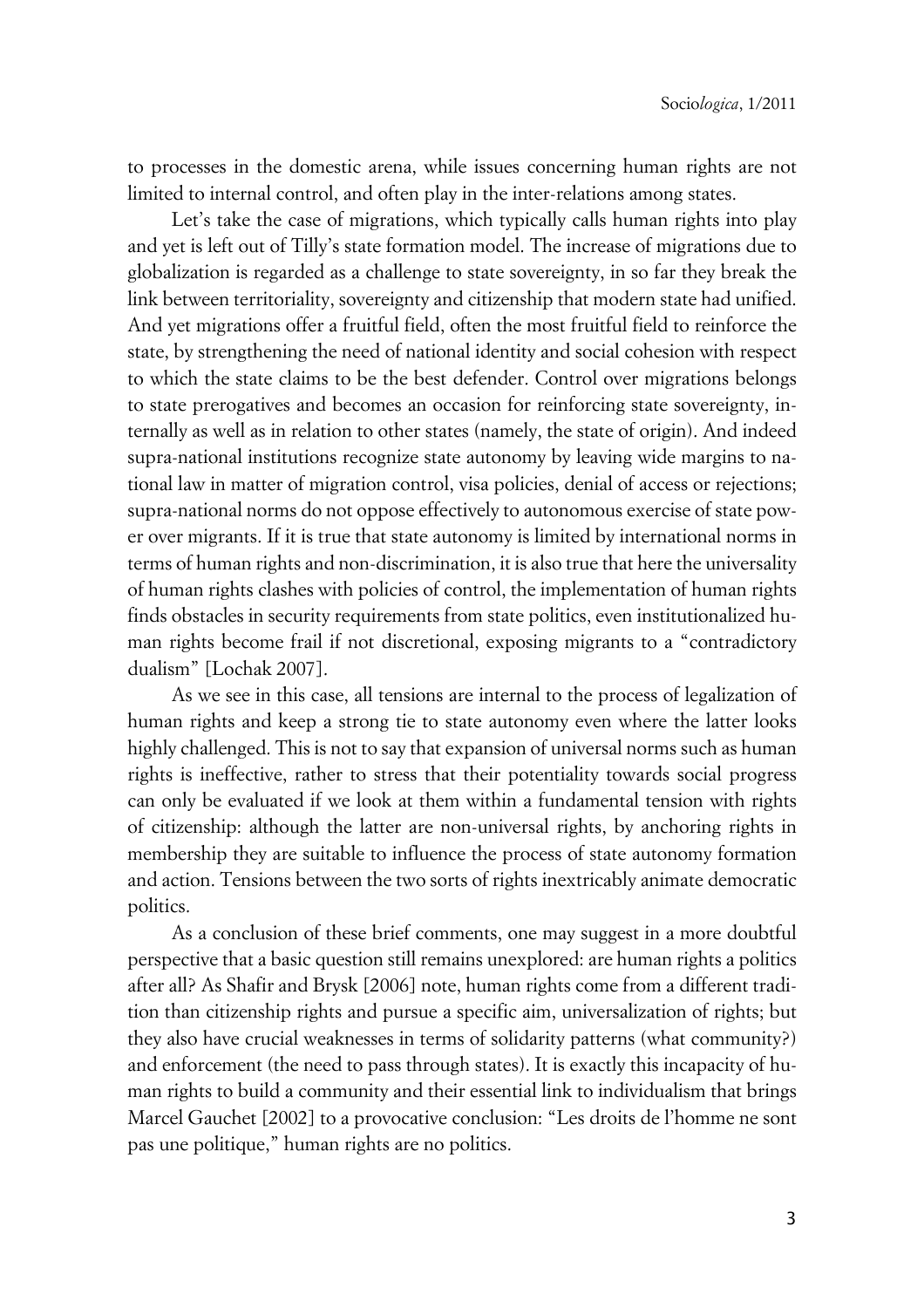Procacci, *Comment on Kate Nash/2*

### **References**

Cassese, A.

1999 *I diritti umani nel mondo contemporaneo*. Roma: Laterza.

Gauchet, M.

2002 *La démocratie contre elle-meme.* Paris: Gallimard.

Lochak, D.

2007 *Face aux migrants: Etat de droit ou Etat de siege?* Paris: Editions Textuel.

Sassen, S.

2008 *Territory, Authority and Rights*. Princeton: Princeton University Press.

Savage, M., Bagnall, G., and Longhurst, B.

2005 *Globalisation and Belonging*. London: Sage.

Shafir, G. and Brysk, A.

2006 "The globalization of rights; from citizenship to human rights." *Citizenship Studies* 10: 275-287.

Turner, B.

2006 "Citizenship and the Crisis of Multiculturalism." *Citizenship Studies* 10: 607-618.